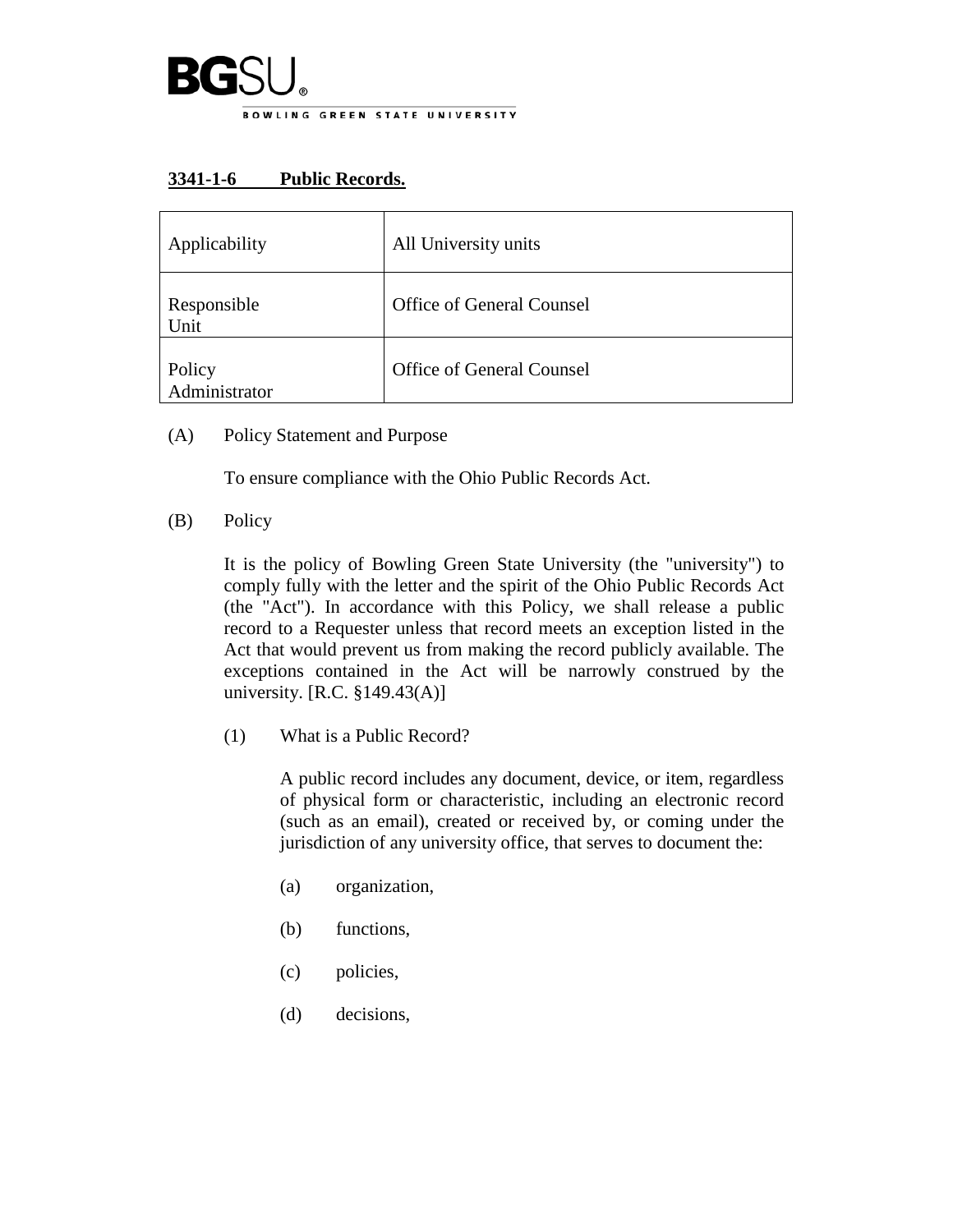- (e) procedures,
- (f) operations, or
- (g) other activities of the office.  $[R.C. §143.011(G)]$
- (2) What is a Public Record Request?

A public records request is any transmitted request (whether oral or written) to inspect a public record, or to have a public record copied in any medium and mailed, electronically transmitted or otherwise provided to a Requester.

The public records request must describe records with sufficient clarity to allow the university to identify, retrieve and review the records. If a request is unclear it is NOT to be initially rejected. The Requester should be asked to revise the request in a manner that will allow for the proper identification of the desired record(s).

- (3) Must the request be in writing?
	- (a) There is NO requirement that a public records request must be in writing. In NO event will a written request be made a condition for receiving a public record from the university.
	- (b) The Office of General Counsel ("OGC"), however, may ask a Requester to make the request in writing, may ask for the Requester's identity, and may inquire about the intended use of the information requested, but may do so only:
		- (i) after disclosing to the Requester that a written request is not mandatory and that the Requester may decline to reveal the Requester's identity or the intended use; and
		- (ii) when a written request or disclosure of the identity or intended use would benefit the Requester by enhancing the ability of the university to identify, locate, or deliver the public records sought by the Requester. [R.C. §149.43(B)(5)]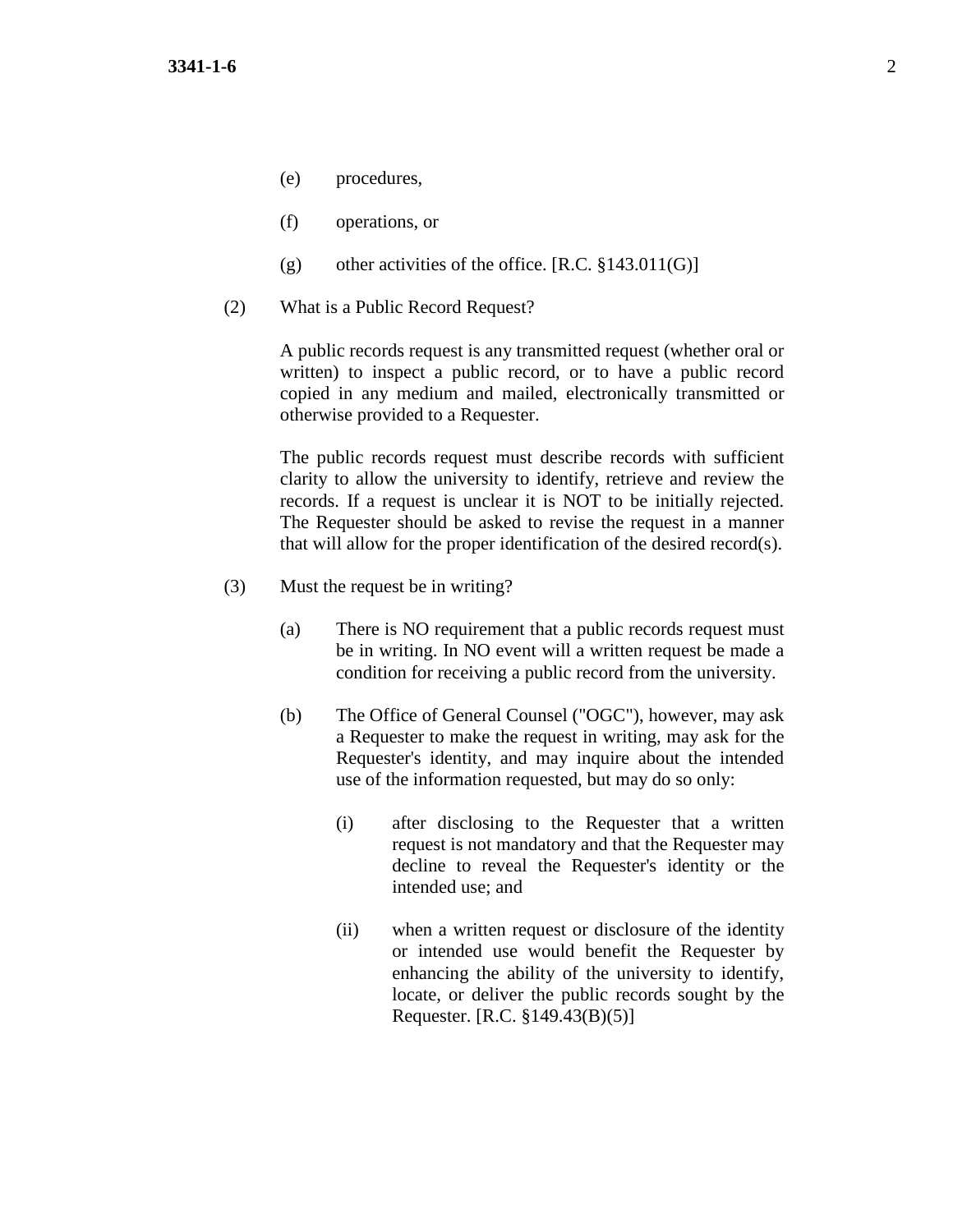(4) What are the University Procedures for Processing a Request?

The procedures for processing public records requests at the university are as follows:

- (a) The designated person or persons in each individual office, department, or unit shall accept actual public records requests (whether verbal or written). It is the responsibility of the appropriate managers in the operational areas to designate these individuals.
- (b) With the minor exceptions noted immediately below in this paragraph, each such request must be forwarded to the OGC for further processing.

The exceptions mentioned in the previous sentence pertain to routine requests for those types of public records that normally do not require legal judgments regarding redactions or other matters. For example, a recognized exception is a routine request for one or more course book lists maintained by the University Bookstore. Upon request by the responsible university manager, the OGC may grant other exceptions for discrete categories of clearly identifiable records.

- (c) The OGC will evaluate the request, ascertain if any statutory or other federal or state law exemptions apply and, if so, whether the university should assert those exceptions or waive them. Waivers dealing with material matters, if any, will be discussed with the concerned Vice President, the President, and/or the Board of Trustees, as appropriate. A redaction shall be deemed a denial of a request to inspect or copy the redacted information, except if federal or state law authorizes or requires a public office to make the redaction.  $[R.C. 149.43(B)(1)]$
- (d) Responsive records will be requested by the OGC from the office, department, or unit that has custody or control over the records. If necessary, redactions will be made by the OGC. On occasion the OGC may ask for two sets of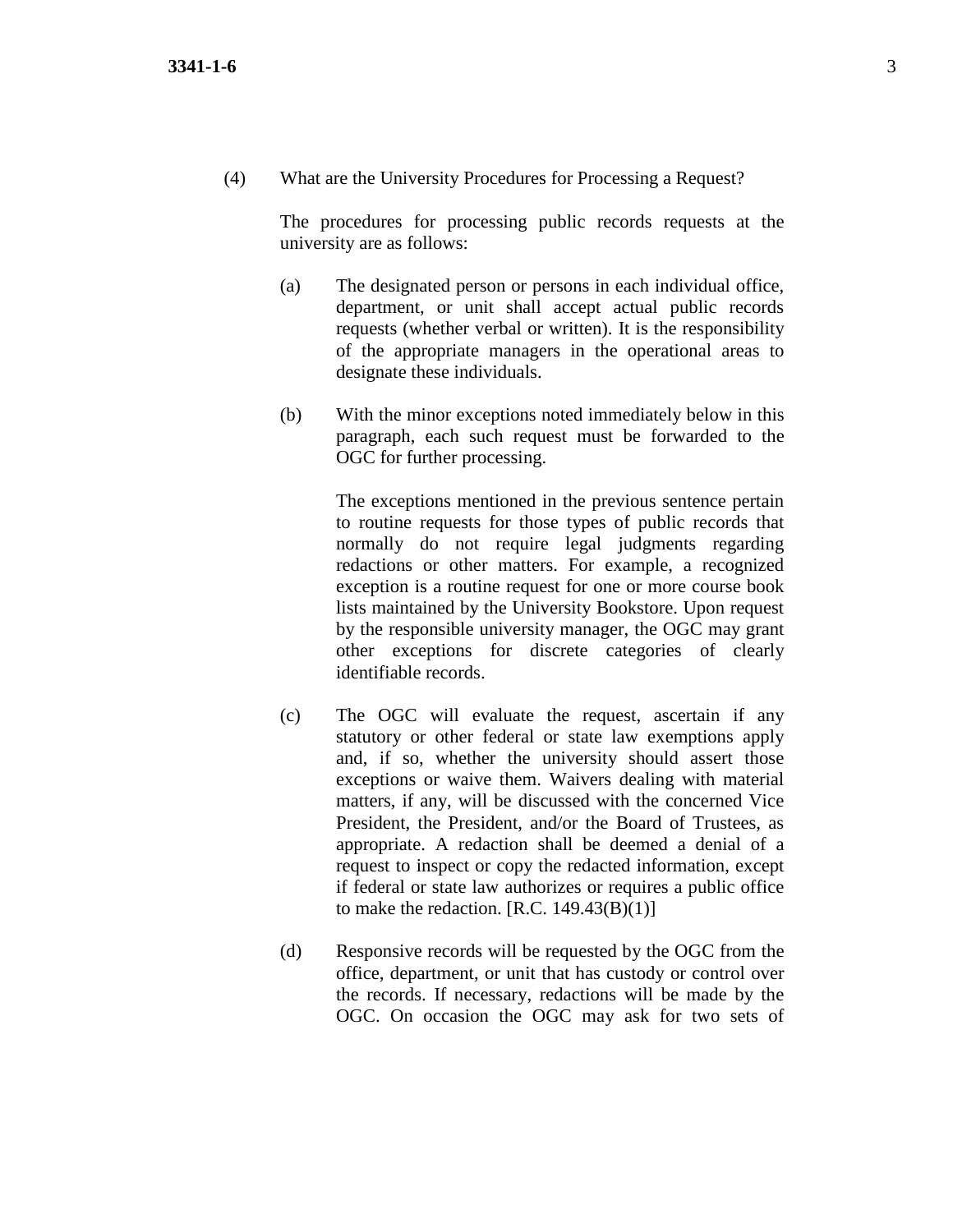documents so that an unredacted set of documents may be retained in its files.

- (e) If copies are requested, the OGC will either:
	- (i) forward the records directly to the requesting party; or
	- (ii) ask the office, department, or unit having custody of the records to forward the records to the Requester. If records are requested merely for inspection, the OGC will discuss that matter on a case-by-case basis with the relevant office, department, or unit.
- (f) The final transmittal to the Requester will identify any redactions or refusals to supply the requested records and cite a legal basis for the refusal and/or redaction. The transmittal will also notify the requesting party of a university contact person to respond to any additional questions on the matter, including the records actually produced.
- (g) With respect to a request to review records only, all public records responsive to the request shall be promptly prepared and made available for inspection to the Requester at all reasonable times during regular business hours. To avoid unnecessary delays, appointments will be made, when practicable, for the inspection of records.
- (5) What cost will be charged to the requester?
	- (a) The OGC may charge the Requester for the actual costs incurred per page for copying records and, if the records are mailed, may charge the Requester for the actual costs of postage. The OGC may also charge the Requester for the actual costs incurred for the provision of the record on a storage device, such as a CD, audio tape, or film.
	- (b) The decision to charge for part or all of the actual costs incurred will depend on one or more of the following considerations: the ability of the Requester to pay, the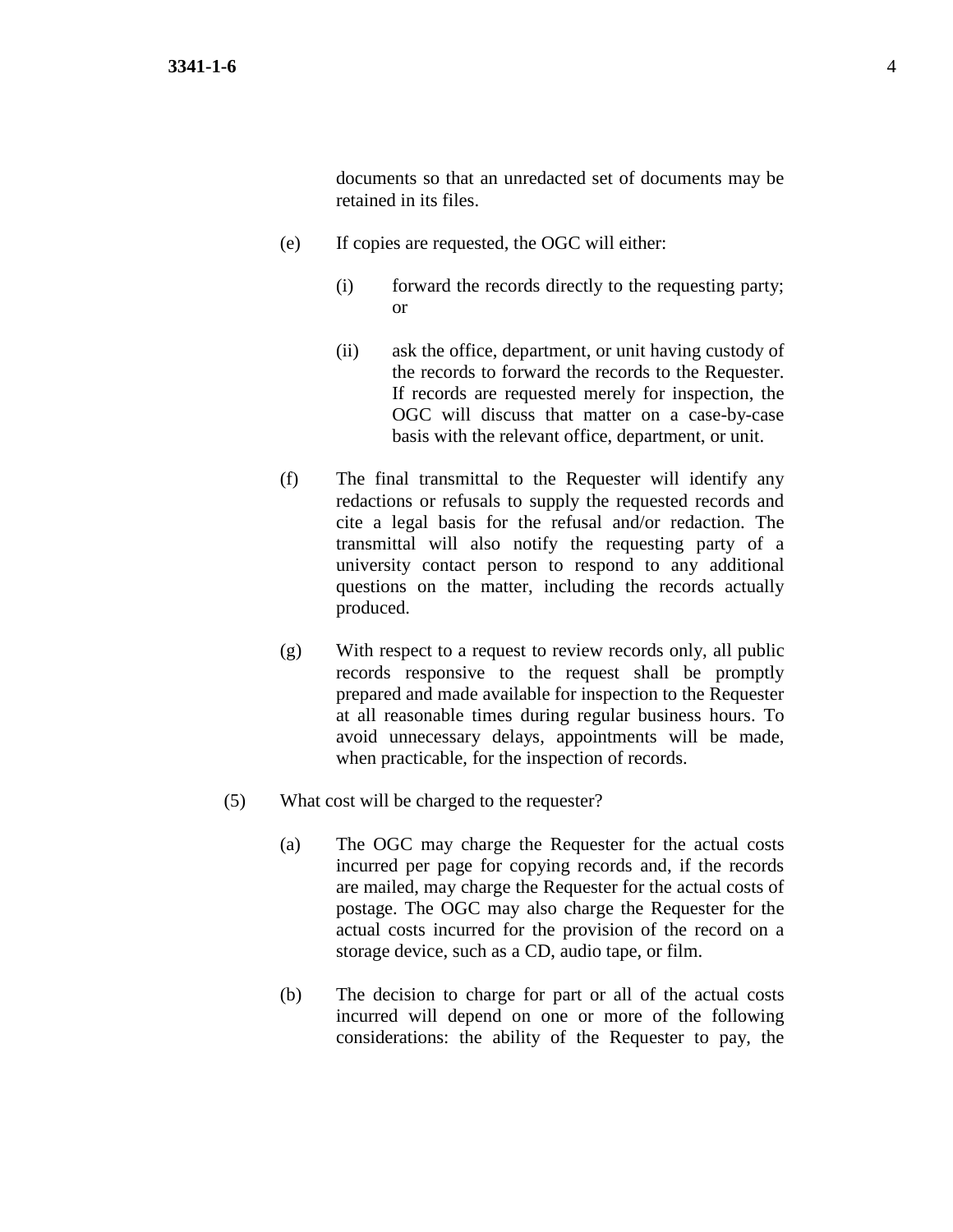administrative burden of the university to charge for and collect nominal fees, and whether the purposes of the Act will be furthered by a waiver of costs.

- (c) Depending on the actual costs involved with a particular request, the OGC may require that the costs incurred for copying the records and the costs incurred for other supplies used in the mailing, delivery, or transmission of the documents be charged in advance of supplying the records to the Requester.
- (d) In no event will the university charge for the labor costs incurred for identifying, compiling, or copying materials. In addition, the university will not charge for the provision of a .pdf document or a response contained in an email that is electronically provided to the Requester.
- (6) Are there any limitations on the number of requests that may be made?

The university may limit the number of records requested by a person that it will transmit by United States mail to ten per month, unless the person certifies to the university in writing that the person does not intend to use or forward the requested records, or the information contained in them, for commercial purposes. For purposes of this paragraph, "commercial" is narrowly construed and does not include reporting or gathering news, reporting or gathering information to assist citizen oversight or understanding of the operation or activities of the university.

- (7) This Policy will be posted:
	- (a) in a conspicuous place in those offices, departments, units and other work locations of the university most likely to receive records requests from members of the public;
	- (b) on the university's internet web site at and
	- (c) in manuals or handbooks of general policies and procedures for all employees of the university.